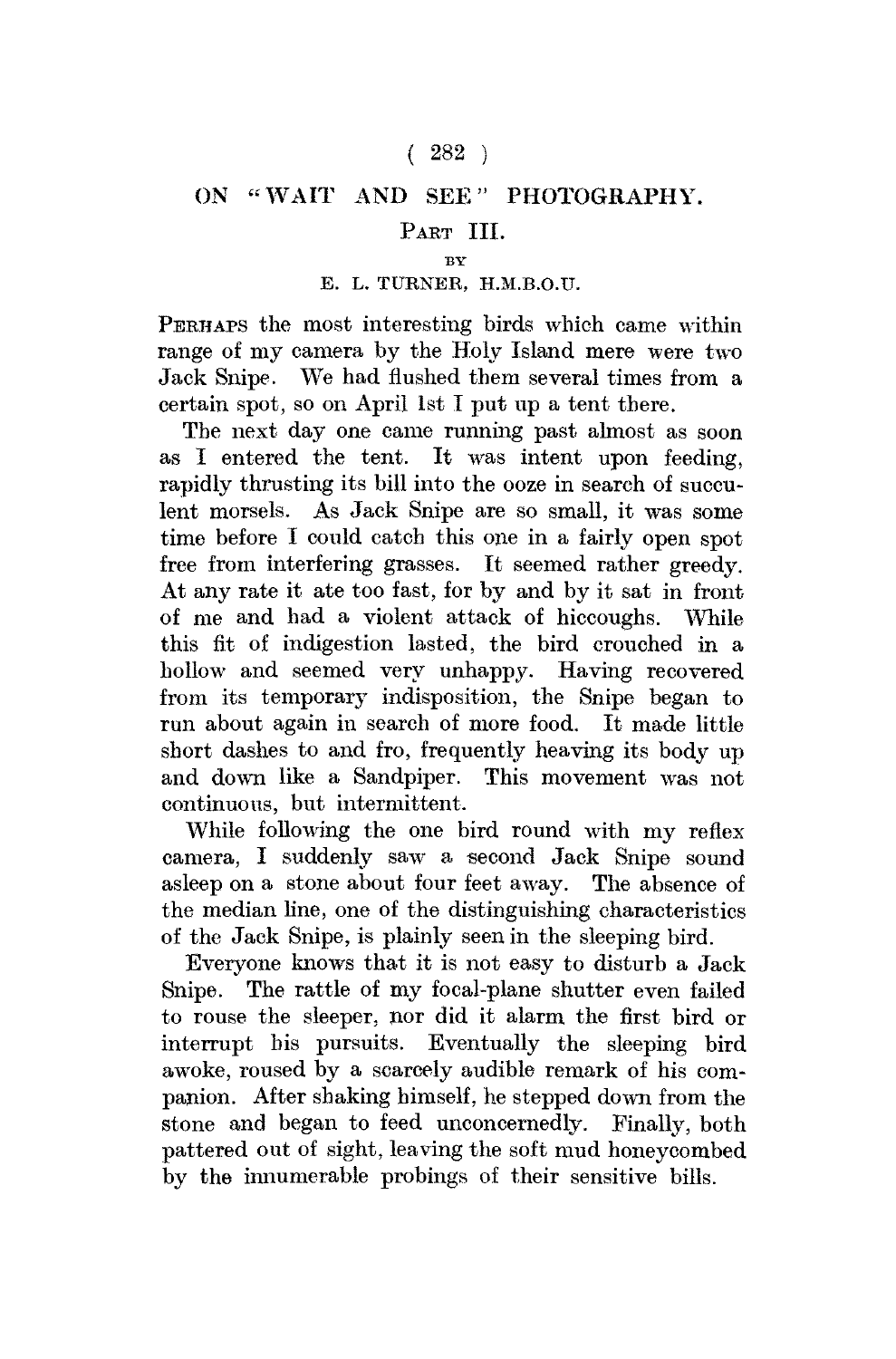#### VOL. ix.j " WAIT AND SEE " PHOTOGRAPHY. 283

The next day four of us crept up to the wall close to which the Jack Snipe had been sleeping. He was in the old spot, and again fast asleep. This was about eleven o'clock. I disturbed him in climbing the loose stone wall, and he did not return. After that, both birds kept to the east end of the mere. I last saw them on April 15th.



Fig. 1. JACK SNIPE: " ONE CAME RUNNING PAST." *(Photographed by* Miss E. L. Turner.)

They fed regularly every day from about 11.30 till 3 p.m.

All the birds frequenting the mere had their regular feeding hours. Roughly speaking, for most species (exclusive of duck) these were from soon after dawn till about 8 a.m. (during April and May) and from 11.30 till 3 p.m., and again for an hour before sunset. Every day, at 11.45, one Heron (and sometimes two) alighted at the east end of the mere and gradually worked westwards towards my tent. Sometimes the Lapwing mobbed them and drove them to the opposite side. Black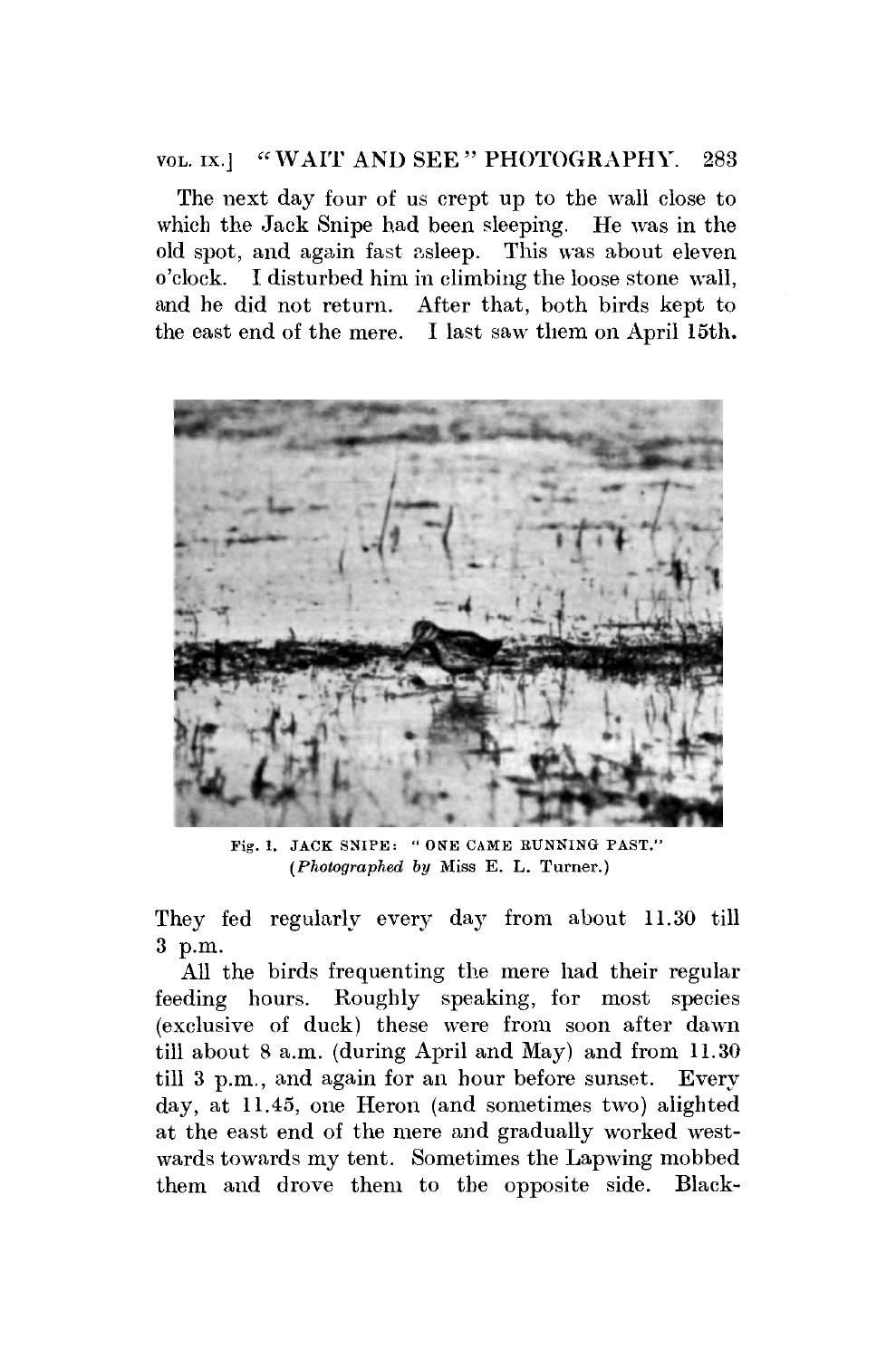headed Gulls also joined in this chase. But the feeding was not so good there and the Heron quickly returned.

In some lights, especially in strong diffused light, the grey Heron is almost indistinguishable from the grey water, for this reason, it is difficult to follow their movements for any length of time. They are exceptionally long-sighted and possess an extraordinary keen sense



Fig. 2. JACK SNIPE: RECOVERING FROM ITS TEMPORARY INDISPOSITION. *(Photographed by* Miss E. L. Turner.)

of hearing. Herons are alive to the faintest sounds, and can detect slight movements which would escape the notice of many species of birds. The young bird in fig. 4 remained almost in the position in which he is photographed fully half an hour after I had dropped the shutter. He scarcely seemed to breathe, but stood still facing the tent as long as he thought fit.

It would sometimes take the Herons on the mere one and a half hours or even longer to walk within range of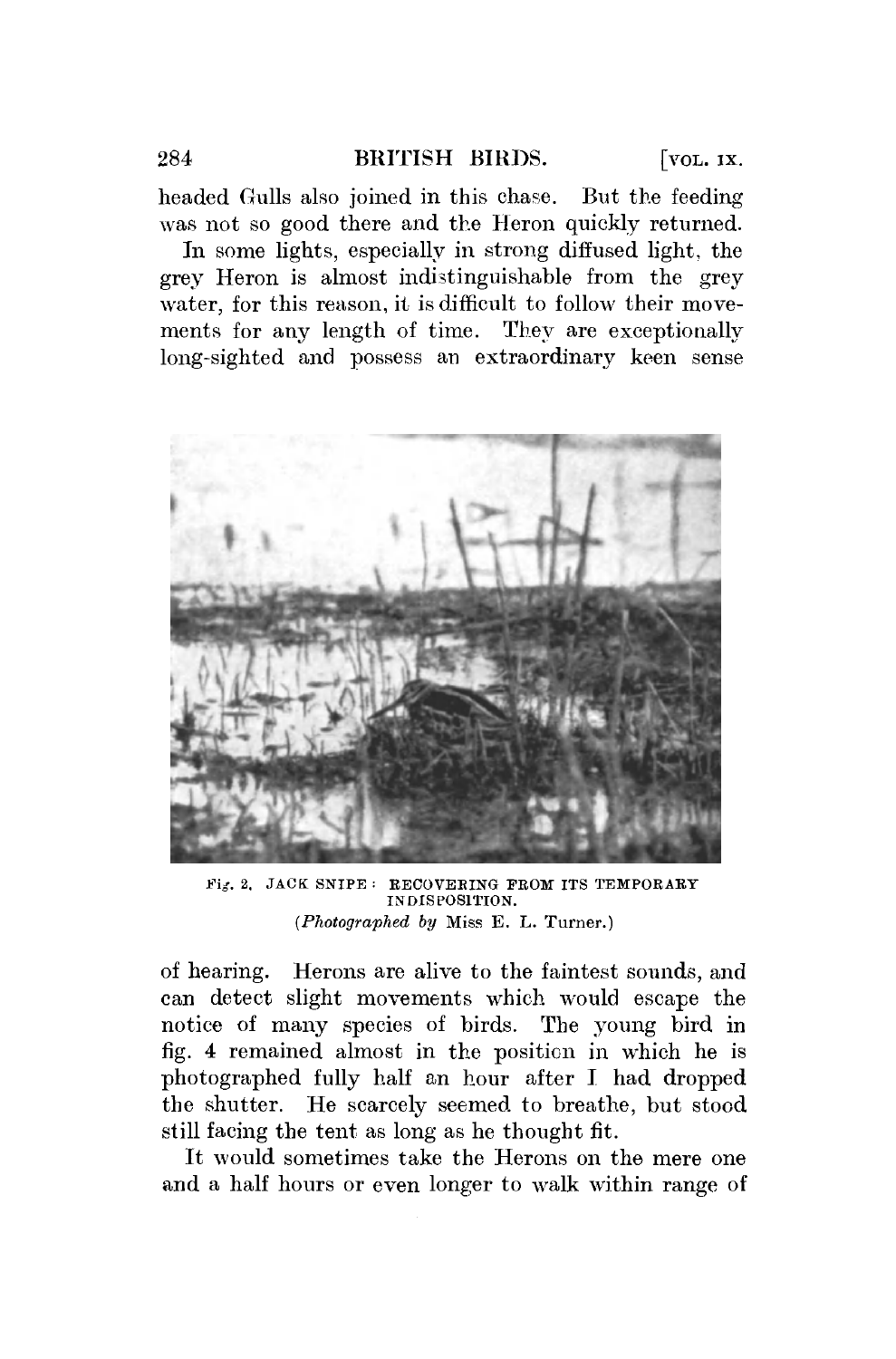

Pig. 3. JACK SNIPE : ASLEEP AND AWAKE. *(Photographed by* Miss E. L. Turner.)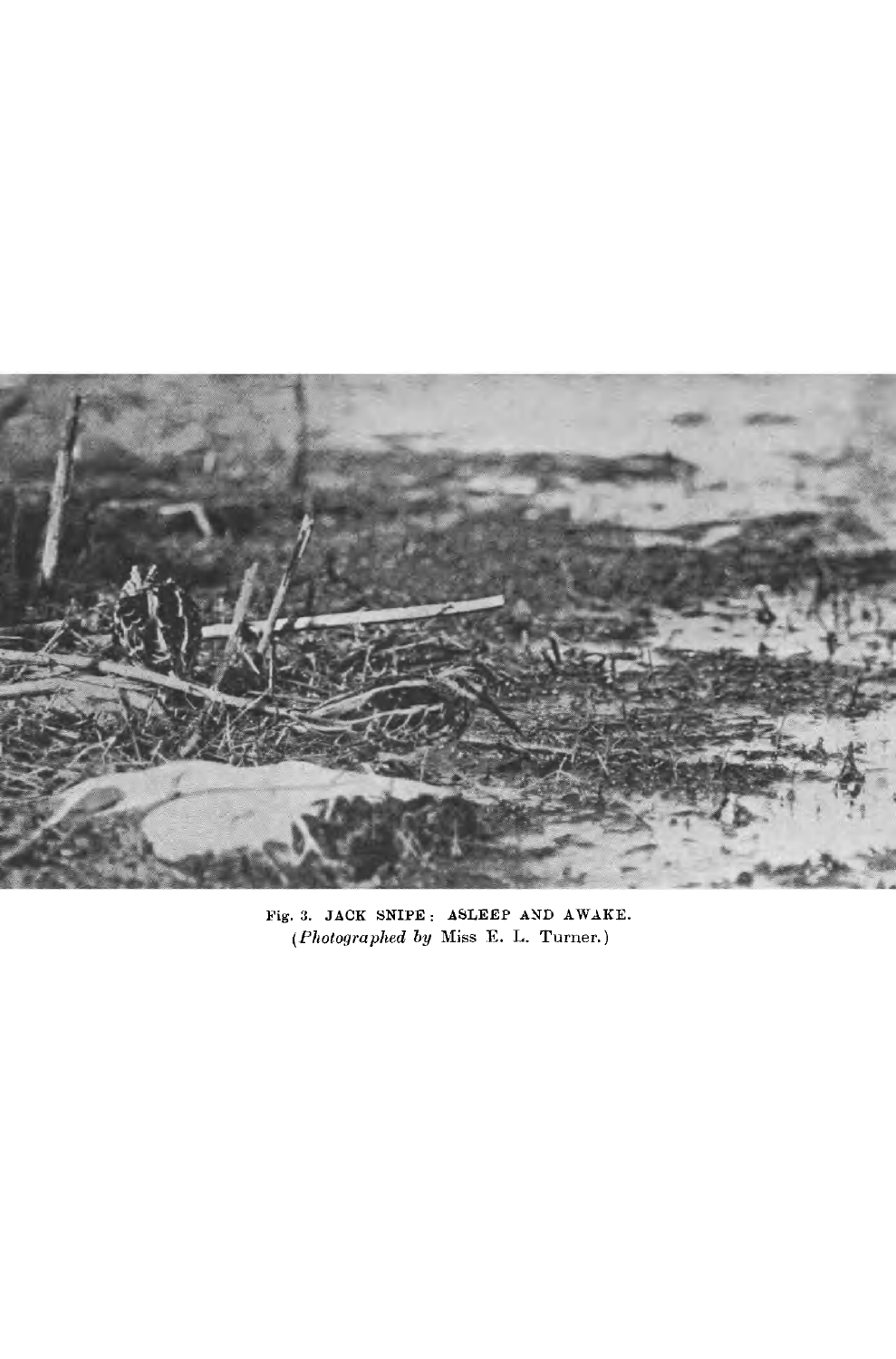### 286 BRITISH BIRDS. [VOL. IX.

my camera. The Heron displays no vulgar haste over his meals. He is an aristocrat amongst birds and the incarnation of leisured ease. Yet when he strikes, it is with the rapidity of a swift rapier thrust. So, although the distance between the spot where the Herons alighted and my tent was short of two hundred yards, it took time to traverse this. I always kept one eye on the



Fig. 4. YOUNG HERONS STUDYING THE PHOTOGRAPHER. *(Photographed by* Miss E. L. Turner.)

lordly bird, and the other on less dignified feeders. If I happened to photograph anything passing my tent when the Heron was half-way along, he would pause for a moment, then slowly retrace his steps. When at a safe distance he would stand motionless, erect, and vigilant, and by and by advance again. With luck, and by refraining from photographing anything else, I could secure one photograph of the Heron a day.

When taking wing, Herons are a long time getting under way : long enough to enable the photographer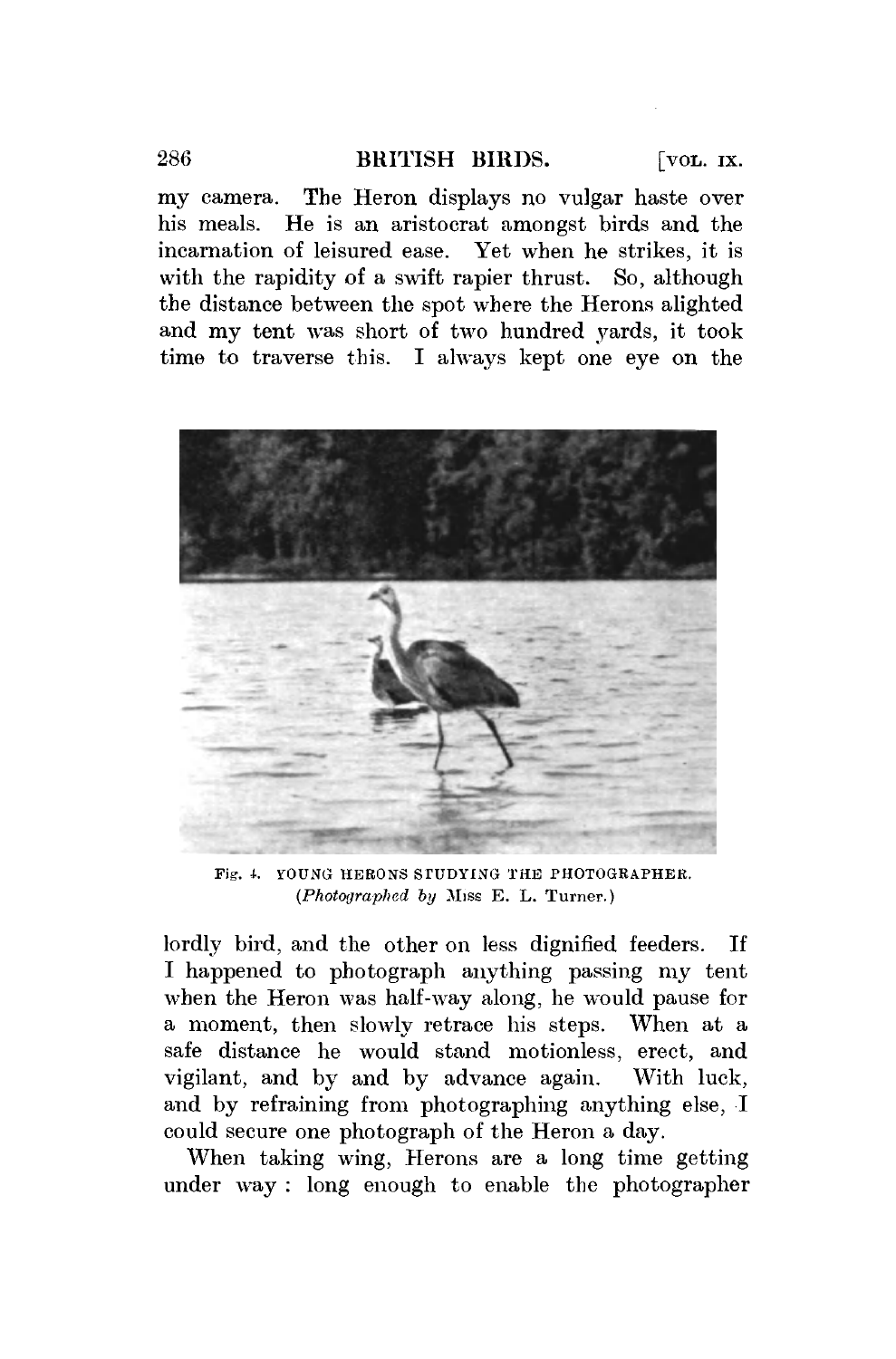

Fig. 5 HERON: THE "KICK-OFF." *{Photographed by* Miss E. L. Turner).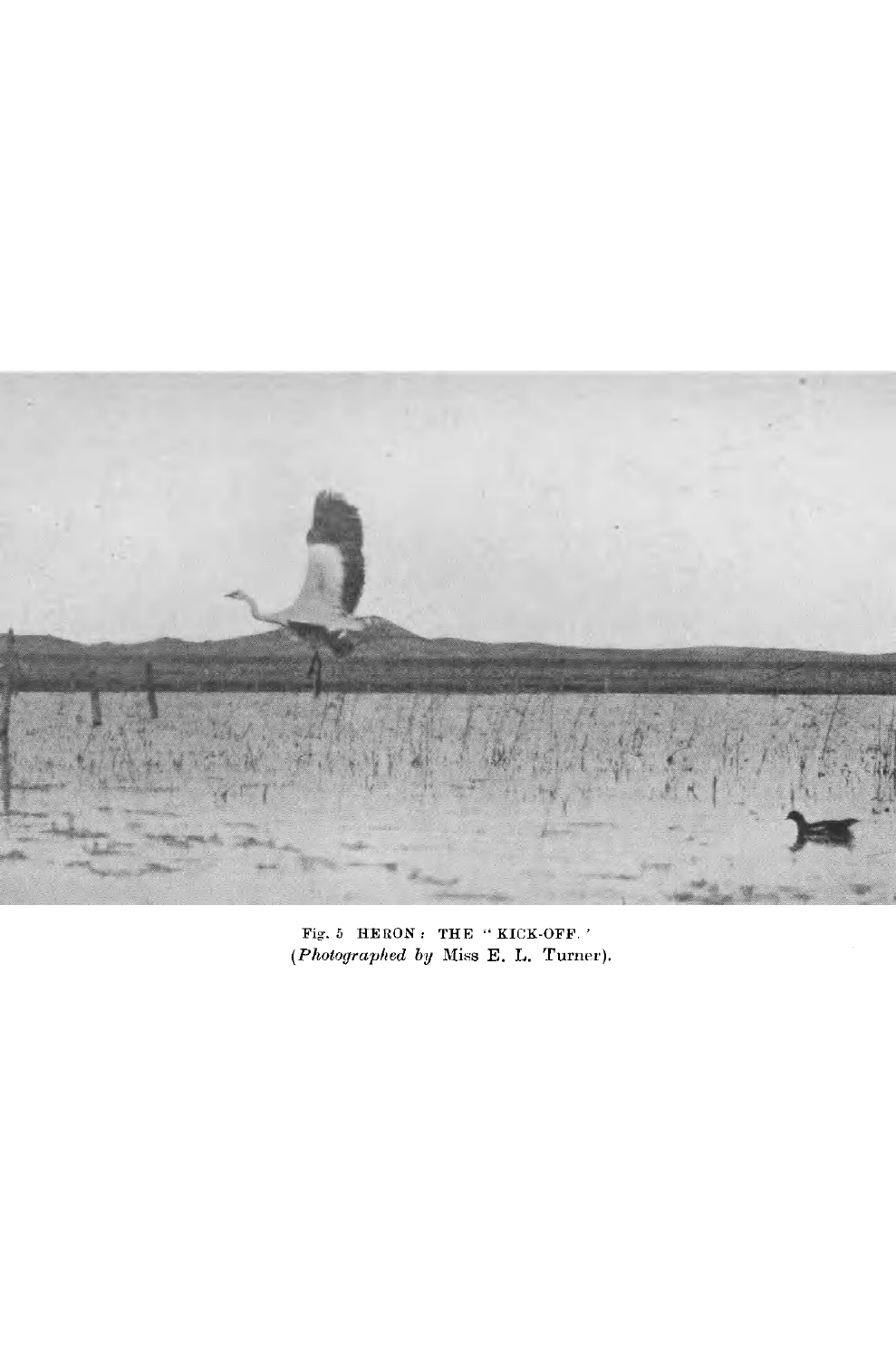to change his plate and get another shot, for several seconds elapse before the bird's legs, which are tense after the kick off, can be gathered up and thrust out behind. (Figs. 5, 6 and 7).



Pig. 6. HERON : SLOWLY E1SING. *(Photographed by* Miss E. L. Turner.)

Many Jackdaws came down to bathe in the mere, but I did not succeed in getting good photographs of them. They generally chose a spot where cattle came to drink. I put up a tent there, but each time it was knocked down by a mildly inquisitive young bull.